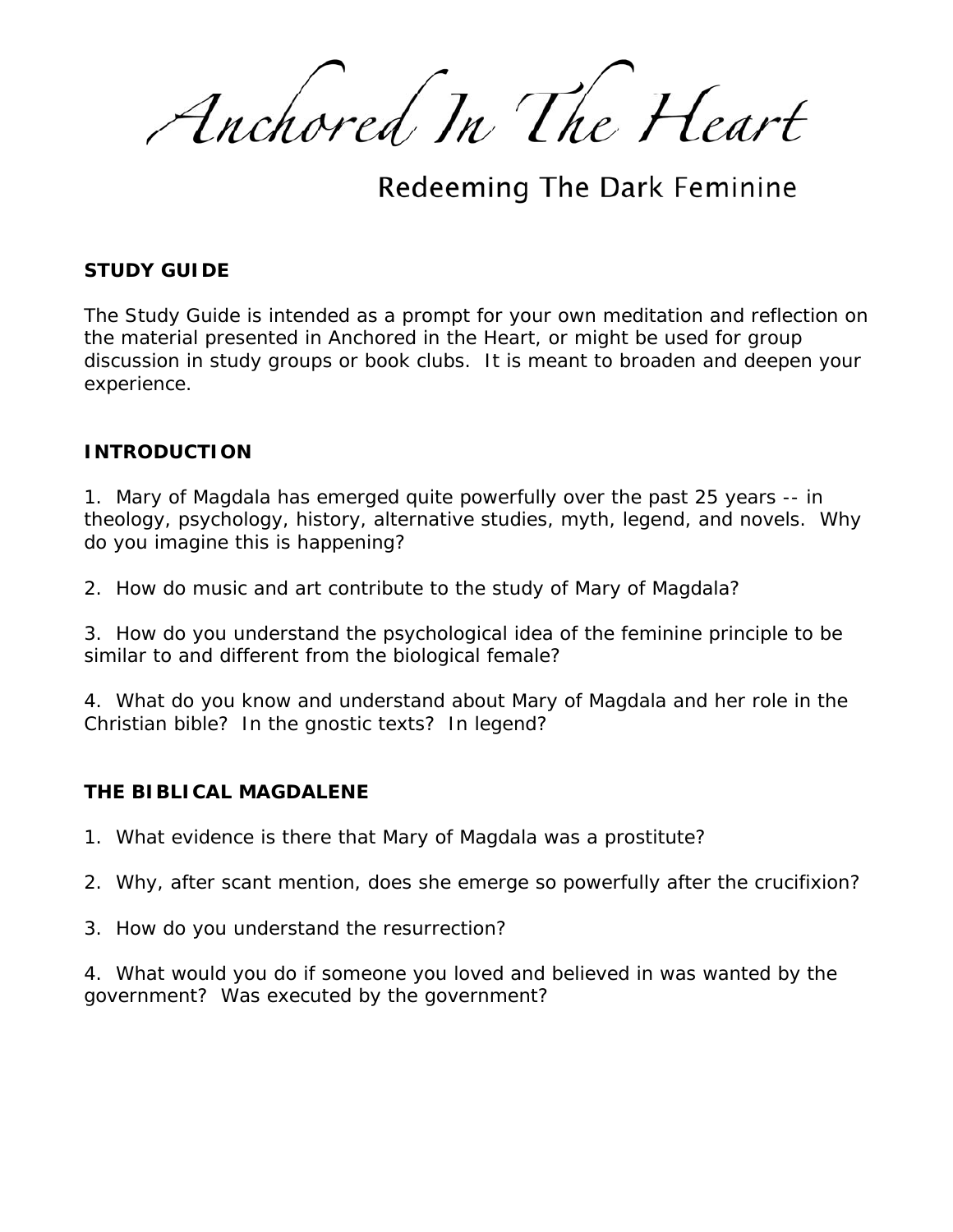Anchored In The Heart

Redeeming The Dark Feminine

## **THE GNOSTIC MAGDALENE**

1. Does anything surprise you about this section?

2. You love and believe in someone who also loves and believes in you. But both before and after that person's death, your mutual friends turn against you. What do you do?

3. You have deeply held beliefs and inner "knowings," but they are not understood or shared by those around you. In fact, they could be considered "crazy" or "heretical." What do you do?

### **MAGDALENE IN LEGEND**

- 1. Why do you think the legends of the Magdalene have been so persistent?
- 2. What is the Grail, and how do you understand it in relation to your own life?

# **THE BLACK MADONNAS**

- 1. How are the Black Madonnas related to the Magdalene?
- 2. What is the importance of the Black Madonnas?
- 3. What is the significance of their blackness?

### **PREDECESSORS**

1. Do you see a connection between Mary of Magdala, the Black Madonnas, and other Great Goddess figures, such as Isis, Cybele, and Sophia? What is it?

- 2. What is the Magdalene's link with Sophia?
- 3. How do you understand Sophia?